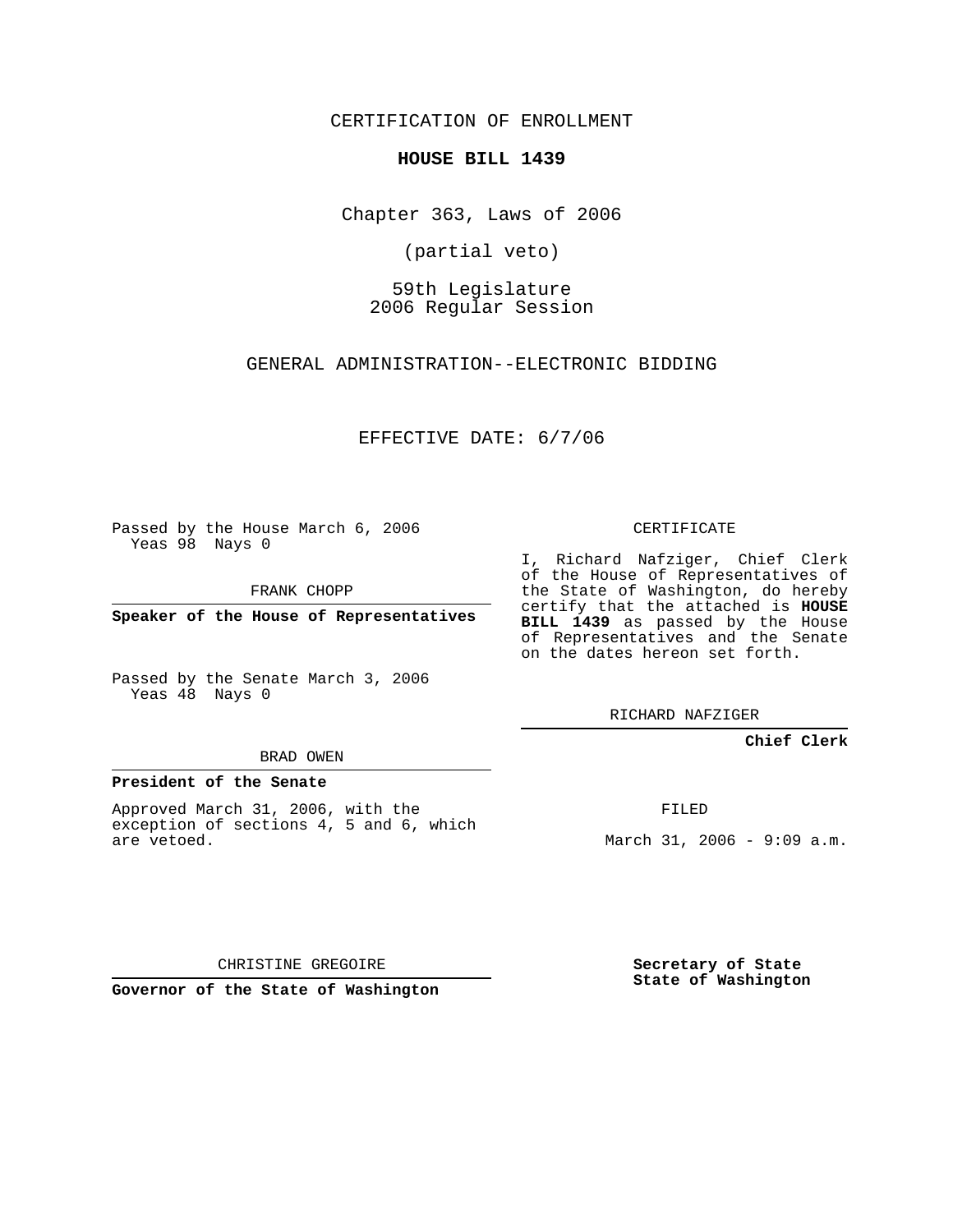# **HOUSE BILL 1439** \_\_\_\_\_\_\_\_\_\_\_\_\_\_\_\_\_\_\_\_\_\_\_\_\_\_\_\_\_\_\_\_\_\_\_\_\_\_\_\_\_\_\_\_\_

\_\_\_\_\_\_\_\_\_\_\_\_\_\_\_\_\_\_\_\_\_\_\_\_\_\_\_\_\_\_\_\_\_\_\_\_\_\_\_\_\_\_\_\_\_

### AS AMENDED BY THE SENATE

Passed Legislature - 2006 Regular Session

## **State of Washington 59th Legislature 2006 Regular Session**

**By** Representatives Green, Nixon, Haigh, Upthegrove, Chase and Dunn; by request of Department of General Administration

Read first time 01/24/2005. Referred to Committee on State Government Operations & Accountability.

 AN ACT Relating to electronic and web-based bidding; amending RCW 43.19.1906, 43.19.1908, and 43.19.1911; adding a new section to chapter 39.04 RCW; adding a new section to chapter 39.29 RCW; and adding a new section to chapter 43.105 RCW.

5 BE IT ENACTED BY THE LEGISLATURE OF THE STATE OF WASHINGTON:

 6 **Sec. 1.** RCW 43.19.1906 and 2002 c 332 s 4 are each amended to read 7 as follows:

 Insofar as practicable, all purchases and sales shall be based on 9 competitive bids, and a formal sealed, electronic, or web-based bid procedure, subject to RCW 43.19.1911, shall be used as standard procedure for all purchases and contracts for purchases and sales executed by the state purchasing and material control director and under the powers granted by RCW 43.19.190 through 43.19.1939. This requirement also applies to purchases and contracts for purchases and sales executed by agencies, including educational institutions, under delegated authority granted in accordance with provisions of RCW 43.19.190 or under RCW 28B.10.029. However, formal sealed, electronic, 18 or web-based competitive bidding is not necessary for: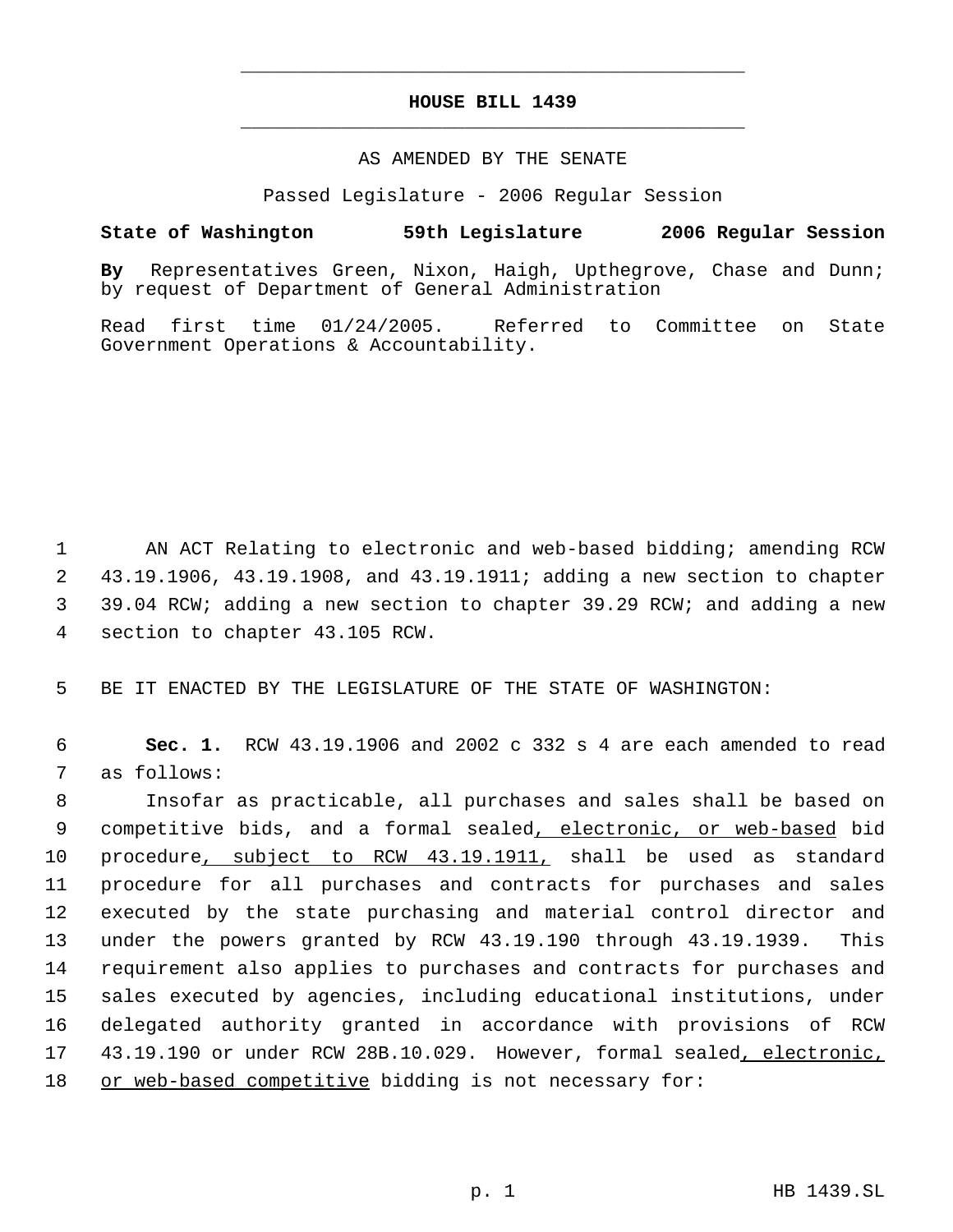(1) Emergency purchases made pursuant to RCW 43.19.200 if the sealed bidding procedure would prevent or hinder the emergency from being met appropriately;

 (2) Purchases not exceeding thirty-five thousand dollars, or subsequent limits as calculated by the office of financial management: PROVIDED, That the state director of general administration shall establish procedures to assure that purchases made by or on behalf of the various state agencies shall not be made so as to avoid the thirty- five thousand dollar bid limitation, or subsequent bid limitations as calculated by the office of financial management: PROVIDED FURTHER, That the state purchasing and material control director is authorized to reduce the formal sealed bid limits of thirty-five thousand dollars, or subsequent limits as calculated by the office of financial management, to a lower dollar amount for purchases by individual state agencies if considered necessary to maintain full disclosure of competitive procurement or otherwise to achieve overall state efficiency and economy in purchasing and material control. Quotations from three thousand dollars to thirty-five thousand dollars, or subsequent limits as calculated by the office of financial management, shall be secured from at least three vendors to assure establishment of a competitive price and may be obtained by telephone or written quotations, or both. The agency shall invite at least one quotation each from a certified minority and a certified women-owned vendor who shall otherwise qualify to perform such work. Immediately after the award is made, the bid quotations obtained shall be recorded and open to public inspection and shall be available by telephone inquiry. A record of competition for all such purchases from three thousand dollars to thirty-five thousand dollars, or subsequent limits as calculated by the office of financial management, shall be documented for audit purposes. Purchases up to three thousand dollars may be made without competitive bids based on buyer experience and knowledge of the market in achieving maximum quality at minimum cost;

 (3) Purchases which are clearly and legitimately limited to a single source of supply and purchases involving special facilities, services, or market conditions, in which instances the purchase price may be best established by direct negotiation;

 (4) Purchases of insurance and bonds by the risk management division under RCW 43.41.310;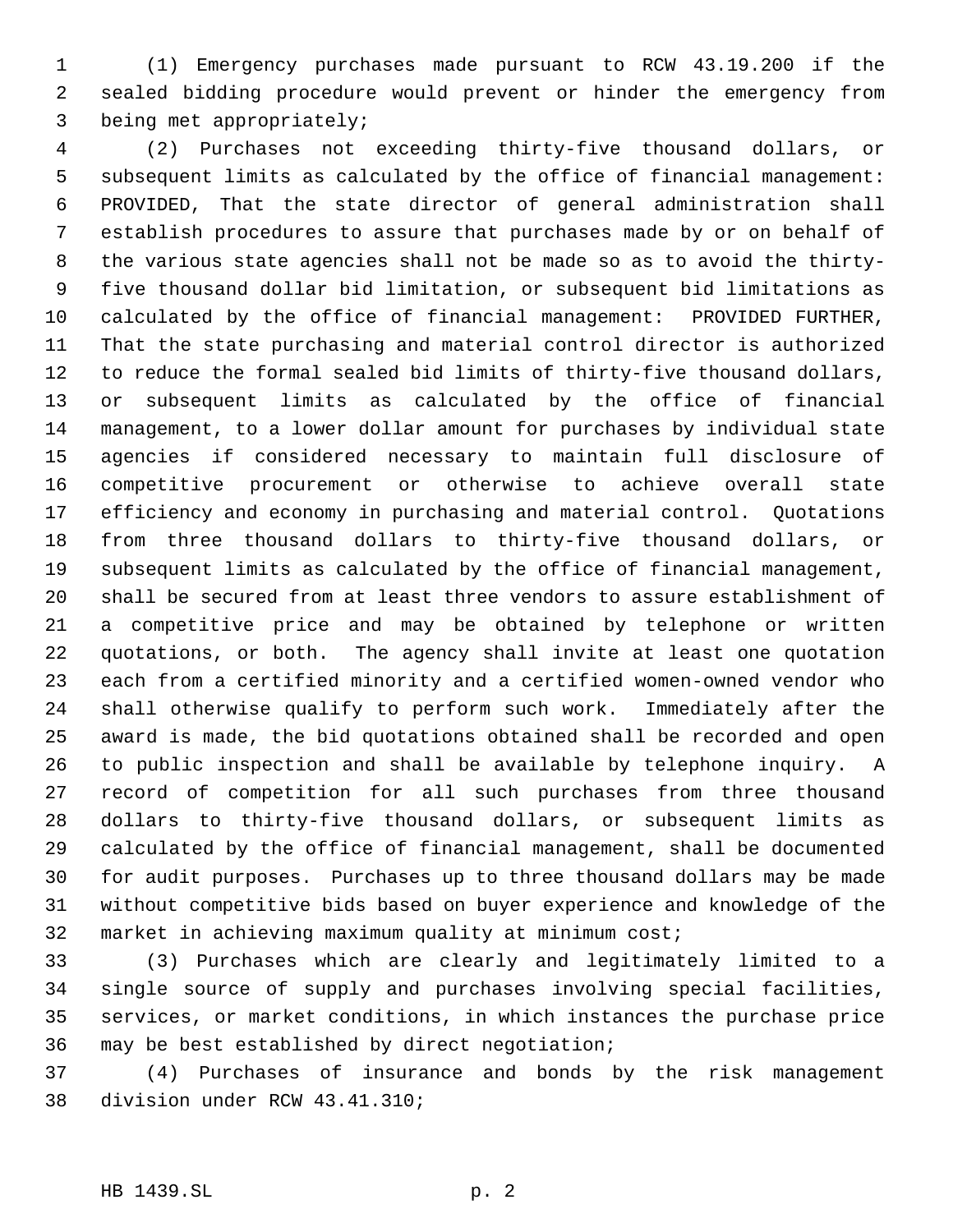(5) Purchases and contracts for vocational rehabilitation clients of the department of social and health services: PROVIDED, That this exemption is effective only when the state purchasing and material control director, after consultation with the director of the division of vocational rehabilitation and appropriate department of social and health services procurement personnel, declares that such purchases may be best executed through direct negotiation with one or more suppliers in order to expeditiously meet the special needs of the state's vocational rehabilitation clients;

 (6) Purchases by universities for hospital operation or biomedical teaching or research purposes and by the state purchasing and material control director, as the agent for state hospitals as defined in RCW 72.23.010, and for health care programs provided in state correctional institutions as defined in RCW 72.65.010(3) and veterans' institutions as defined in RCW 72.36.010 and 72.36.070, made by participating in contracts for materials, supplies, and equipment entered into by 17 nonprofit cooperative hospital group purchasing organizations;

 (7) Purchases for resale by institutions of higher education to other than public agencies when such purchases are for the express purpose of supporting instructional programs and may best be executed through direct negotiation with one or more suppliers in order to meet the special needs of the institution;

 (8) Purchases by institutions of higher education not exceeding thirty-five thousand dollars: PROVIDED, That for purchases between three thousand dollars and thirty-five thousand dollars quotations shall be secured from at least three vendors to assure establishment of a competitive price and may be obtained by telephone or written quotations, or both. For purchases between three thousand dollars and thirty-five thousand dollars, each institution of higher education shall invite at least one quotation each from a certified minority and a certified women-owned vendor who shall otherwise qualify to perform such work. A record of competition for all such purchases made from three thousand to thirty-five thousand dollars shall be documented for 34 audit purposes; and

 (9) Negotiation of a contract by the department of transportation, valid until June 30, 2001, with registered tow truck operators to provide roving service patrols in one or more Washington state patrol tow zones whereby those registered tow truck operators wishing to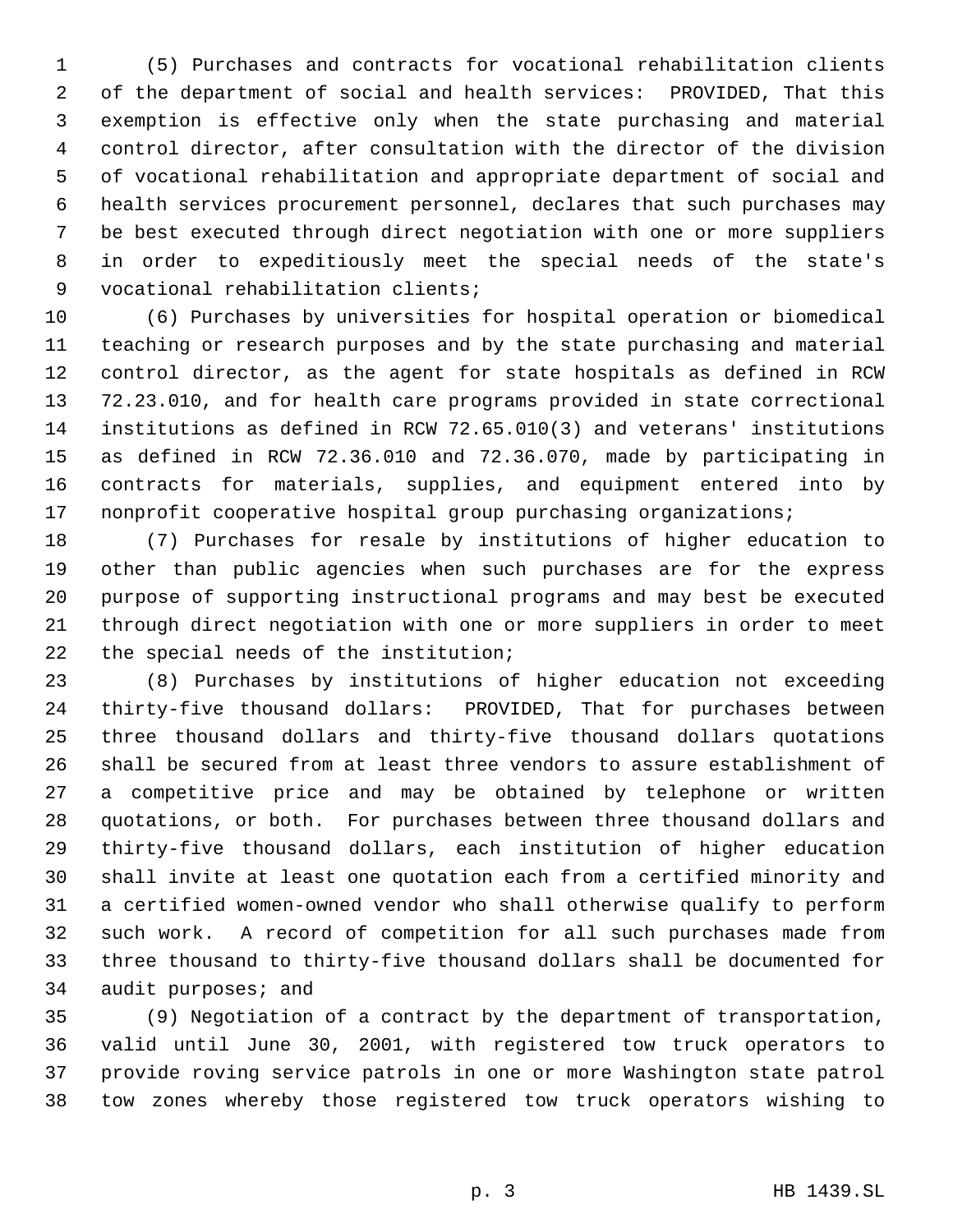participate would cooperatively, with the department of transportation, develop a demonstration project upon terms and conditions negotiated by the parties.

 Beginning on July 1, 1995, and on July 1 of each succeeding odd- numbered year, the dollar limits specified in this section shall be adjusted as follows: The office of financial management shall calculate such limits by adjusting the previous biennium's limits by the appropriate federal inflationary index reflecting the rate of inflation for the previous biennium. Such amounts shall be rounded to the nearest one hundred dollars. However, the three thousand dollar figure in subsections (2) and (8) of this section may not be adjusted to exceed five thousand dollars.

 **Sec. 2.** RCW 43.19.1908 and 1994 c 300 s 2 are each amended to read as follows:

 Competitive bidding required by RCW 43.19.190 through 43.19.1939 shall be solicited by public notice, and through the sending of notices by mail, electronic transmission, or other means to bidders on the appropriate list of bidders who shall have qualified by application to the division of purchasing. Bids may be solicited by the purchasing division from any source thought to be of advantage to the state. All 21 bids shall be in ((writing)) written or electronic form and conform to rules of the division of purchasing.

 **Sec. 3.** RCW 43.19.1911 and 2005 c 204 s 5 are each amended to read as follows:

 (1) Preservation of the integrity of the competitive bid system dictates that after competitive bids have been opened, award must be made to that responsible bidder who submitted the lowest responsive bid pursuant to subsections (7) and (9) of this section, unless there is a compelling reason to reject all bids and cancel the solicitation.

 (2) Every effort shall be made to anticipate changes in a requirement before the date of opening and to provide reasonable notice to all prospective bidders of any resulting modification or cancellation. If, in the opinion of the purchasing agency, division, or department head, it is not possible to provide reasonable notice, the published date for receipt of bids may be postponed and all known bidders notified. This will permit bidders to change their bids and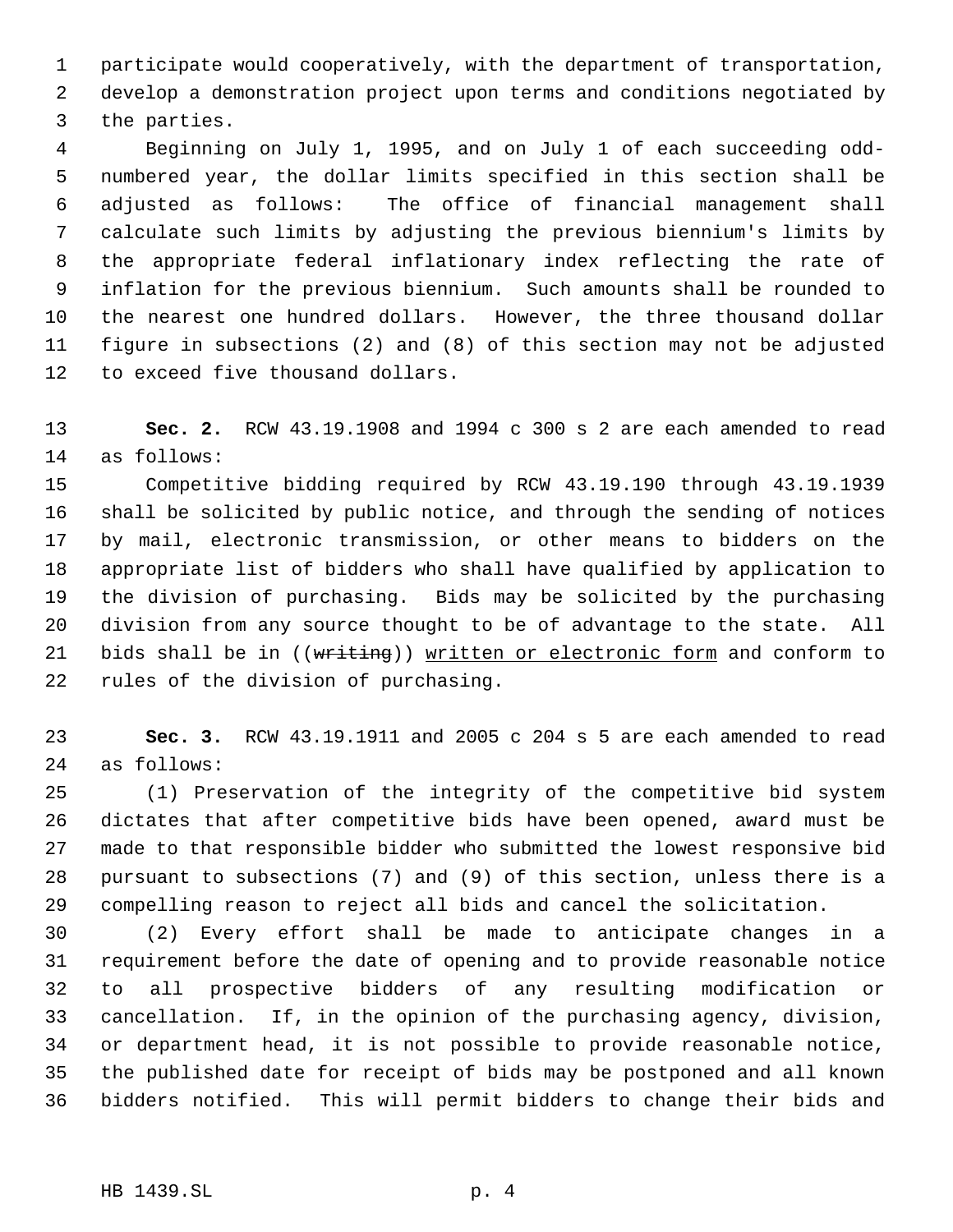prevent unnecessary exposure of bid prices. In addition, every effort shall be made to include realistic, achievable requirements in a solicitation.

 (3) After the opening of bids, a solicitation may not be canceled and resolicited solely because of an increase in requirements for the items being acquired. Award may be made on the initial solicitation and an increase in requirements may be treated as a new acquisition.

 (4) A solicitation may be canceled and all bids rejected before award but after bid opening only when, consistent with subsection (1) of this section, the purchasing agency, division, or department head determines in writing that:

 (a) Unavailable, inadequate, ambiguous specifications, terms, conditions, or requirements were cited in the solicitation;

 (b) Specifications, terms, conditions, or requirements have been revised;

 (c) The supplies or services being contracted for are no longer required;

 (d) The solicitation did not provide for consideration of all factors of cost to the agency;

 (e) Bids received indicate that the needs of the agency can be satisfied by a less expensive article differing from that for which the bids were invited;

 (f) All otherwise acceptable bids received are at unreasonable prices or only one bid is received and the agency cannot determine the reasonableness of the bid price;

 (g) No responsive bid has been received from a responsible bidder; or

(h) The bid process was not fair or equitable.

 (5) The agency, division, or department head may not delegate his or her authority under this section.

 (6) After the opening of bids, an agency may not reject all bids and enter into direct negotiations to complete the planned acquisition. However, the agency can enter into negotiations exclusively with the lowest responsible bidder in order to determine if the lowest responsible bid may be improved. Until December 31, 2009, for purchases requiring a formal bid process the agency shall also enter into negotiations with and may consider for award the lowest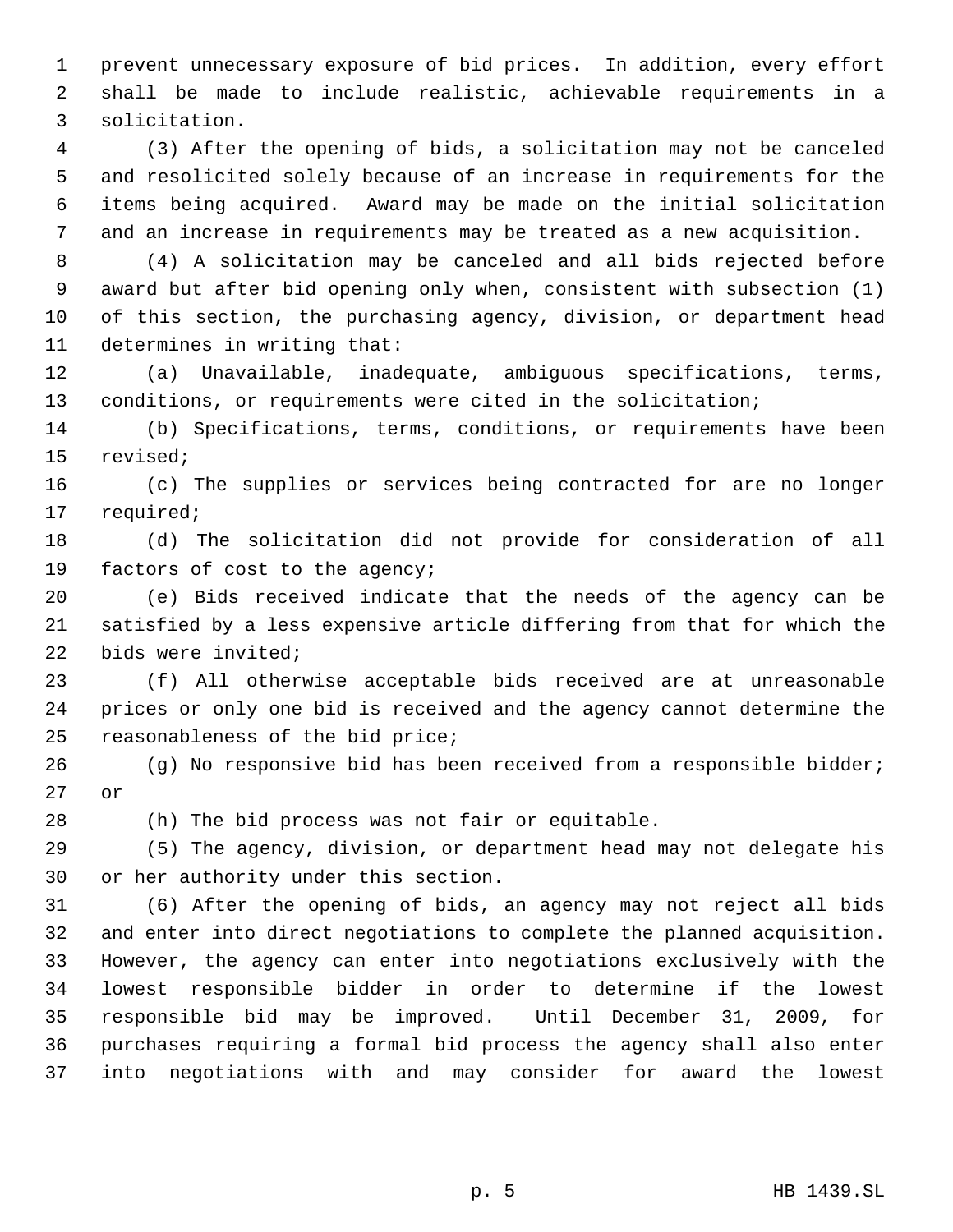responsible bidder that is a vendor in good standing, as defined in RCW 43.19.525. An agency shall not use this negotiation opportunity to permit a bidder to change a nonresponsive bid into a responsive bid.

 (7) In determining the lowest responsible bidder, the agency shall consider any preferences provided by law to Washington products and vendors and to RCW 43.19.704, and further, may take into consideration the quality of the articles proposed to be supplied, their conformity with specifications, the purposes for which required, and the times of delivery.

 (8) Each bid with the name of the bidder shall be entered of record and each record, with the successful bid indicated, shall, after 12 letting of the contract, be open to public inspection. Bid prices 13 shall not be disclosed during electronic or web-based bidding before the letting of the contract.

 (9) In determining "lowest responsible bidder", in addition to price, the following elements shall be given consideration:

 (a) The ability, capacity, and skill of the bidder to perform the 18 contract or provide the service required;

 (b) The character, integrity, reputation, judgment, experience, and 20 efficiency of the bidder;

 (c) Whether the bidder can perform the contract within the time specified;

23 (d) The quality of performance of previous contracts or services;

 (e) The previous and existing compliance by the bidder with laws relating to the contract or services;

 (f) Such other information as may be secured having a bearing on the decision to award the contract: PROVIDED, That in considering bids for purchase, manufacture, or lease, and in determining the "lowest responsible bidder," whenever there is reason to believe that applying the "life cycle costing" technique to bid evaluation would result in lowest total cost to the state, first consideration shall be given by state purchasing activities to the bid with the lowest life cycle cost which complies with specifications. "Life cycle cost" means the total cost of an item to the state over its estimated useful life, including costs of selection, acquisition, operation, maintenance, and where applicable, disposal, as far as these costs can reasonably be determined, minus the salvage value at the end of its estimated useful life. The "estimated useful life" of an item means the estimated time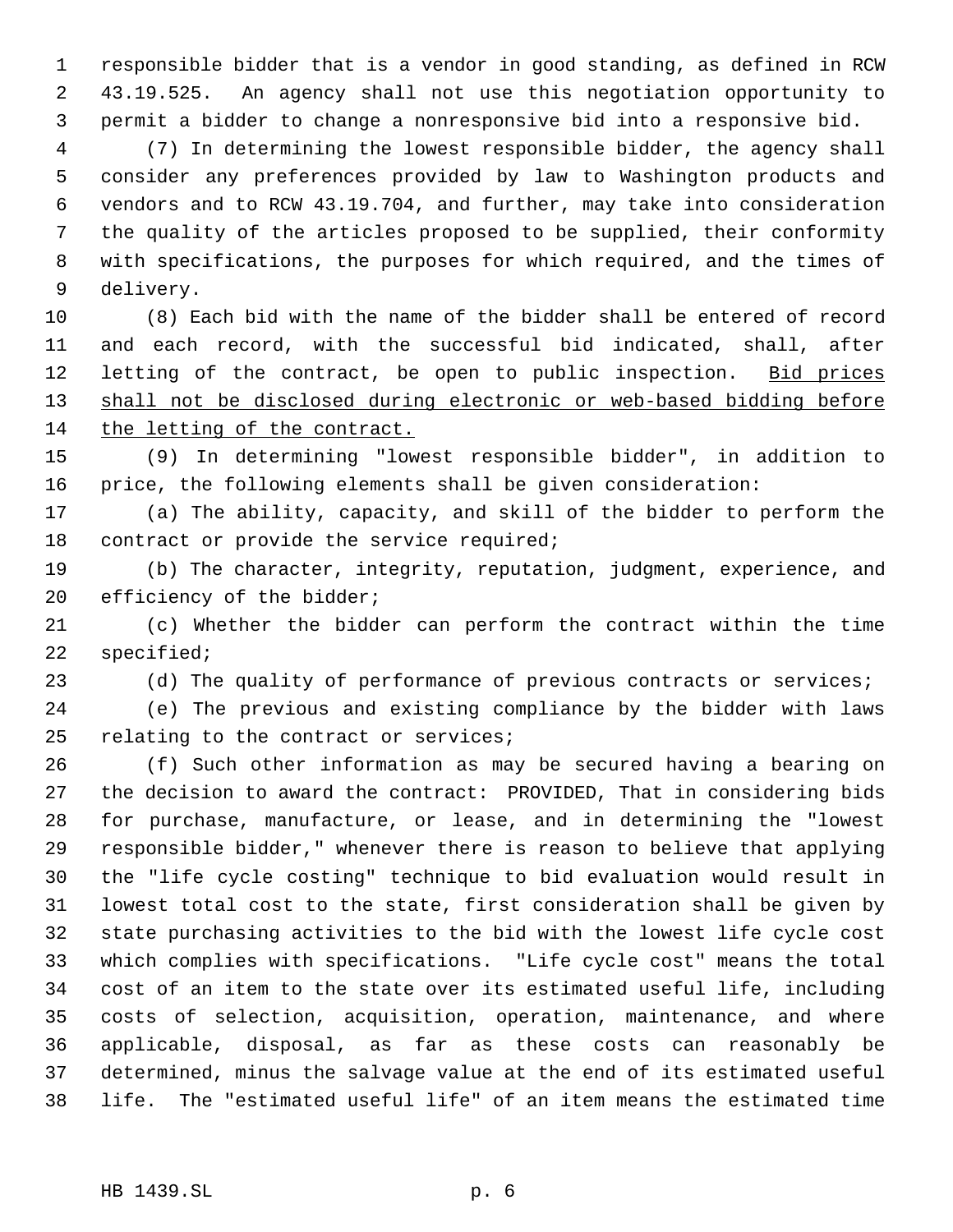from the date of acquisition to the date of replacement or disposal, determined in any reasonable manner. Nothing in this section shall prohibit any state agency, department, board, commission, committee, or other state-level entity from allowing for preferential purchase of products made from recycled materials or products that may be recycled or reused.

# *\*NEW SECTION. Sec. 4. A new section is added to chapter 39.04 RCW to read as follows:*

 *(1) Any state agency, city with a population greater than one hundred thousand, or counties with a population greater than five hundred thousand executing public works using a competitive bidding process cannot reject all bids after opening unless there is a compelling reason.*

 *(2) Every effort shall be made to anticipate changes in a requirement before the date of opening and to provide reasonable notice to all prospective bidders of any resulting modification or cancellation. If, in the opinion of the director or agency head or the appropriate city or county contract authority, it is not possible to provide reasonable notice, the published date for receipt of bids may be postponed and all known bidders notified. This will permit bidders to change their bids and prevent unnecessary exposure of bid prices. In addition, every effort shall be made to include realistic, achievable requirements in a bid solicitation.*

 *(3) After the opening of bids, a solicitation may not be canceled and resolicited solely because of an increase in requirements for the items being acquired. Award may be made on the initial solicitation and an increase in requirements may be treated as a new acquisition.*

 *(4) A solicitation may be canceled and all bids rejected before award but after bid opening only when, consistent with subsection (1) of this section, the state, city, or county determines in writing that:*

 *(a) Unavailable, inadequate, ambiguous specifications, terms, conditions, or requirements were cited in the solicitation;*

 *(b) Specifications, terms, conditions, or requirements have been revised;*

*(c) The services being contracted for are no longer required;*

 *(d) The solicitation did not provide for consideration of all factors of cost to the agency, city, or county;*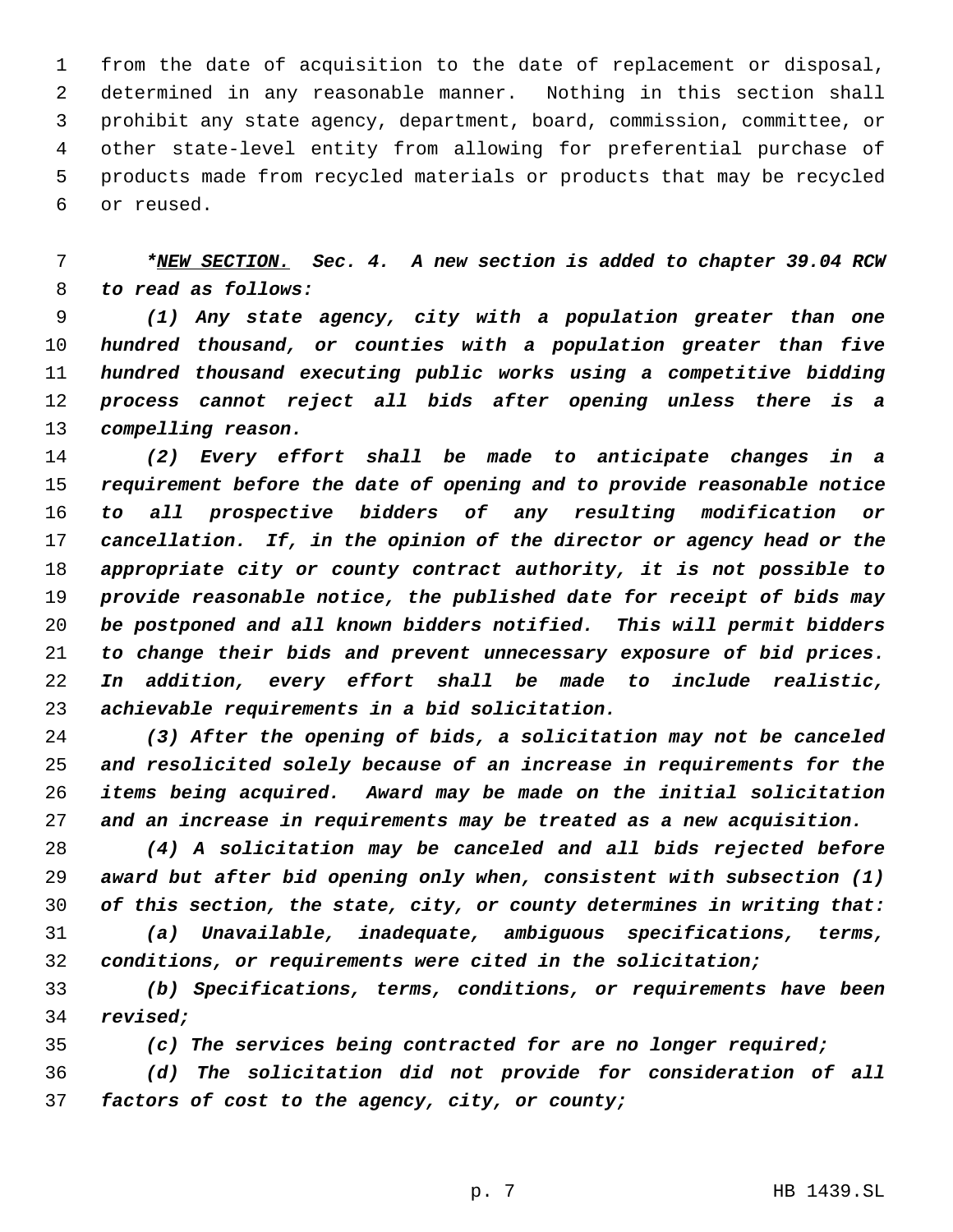*(e) Bids received indicate that the needs of the state, city, or county can be satisfied by a less expensive article differing from that for which the bids were invited;*

 *(f) All otherwise acceptable bids received are at unreasonable prices or only one bid is received and the agency, city, or county cannot determine the reasonableness of the bid price;*

 *(g) No responsive bid has been received from a responsible bidder; or*

*(h) The bid process was not fair or equitable.*

 *(5) The state agency head or city or county contract authority may not delegate his or her authority under this section. \*Sec. 4 was vetoed. See message at end of chapter.*

 *\*NEW SECTION. Sec. 5. A new section is added to chapter 39.29 RCW to read as follows:*

 *(1) Any agency or institution of state government procuring personal services using a competitive solicitation process cannot reject all solicitations after opening unless there is a compelling reason.*

 *(2) Every effort shall be made to anticipate changes in a requirement before the date of opening and to provide reasonable notice to all prospective bidders of any resulting modification or cancellation. If, in the opinion of the director or agency head, it is not possible to provide reasonable notice, the published date for receipt of bids may be postponed and all known bidders notified. This will permit bidders to change their bids and prevent unnecessary exposure of bid prices. In addition, every effort shall be made to include realistic, achievable requirements in a solicitation.*

 *(3) After the opening of bids, a solicitation may not be canceled and resolicited solely because of an increase in requirements for the items being acquired. Award may be made on the initial solicitation and an increase in requirements may be treated as a new acquisition.*

 *(4) A solicitation may be canceled and all bids rejected before award but after bid opening only when, consistent with subsection (1) of this section, the agency determines in writing that:*

 *(a) Unavailable, inadequate, ambiguous specifications, terms, conditions, or requirements were cited in the solicitation;*

 *(b) Specifications, terms, conditions, or requirements have been revised;*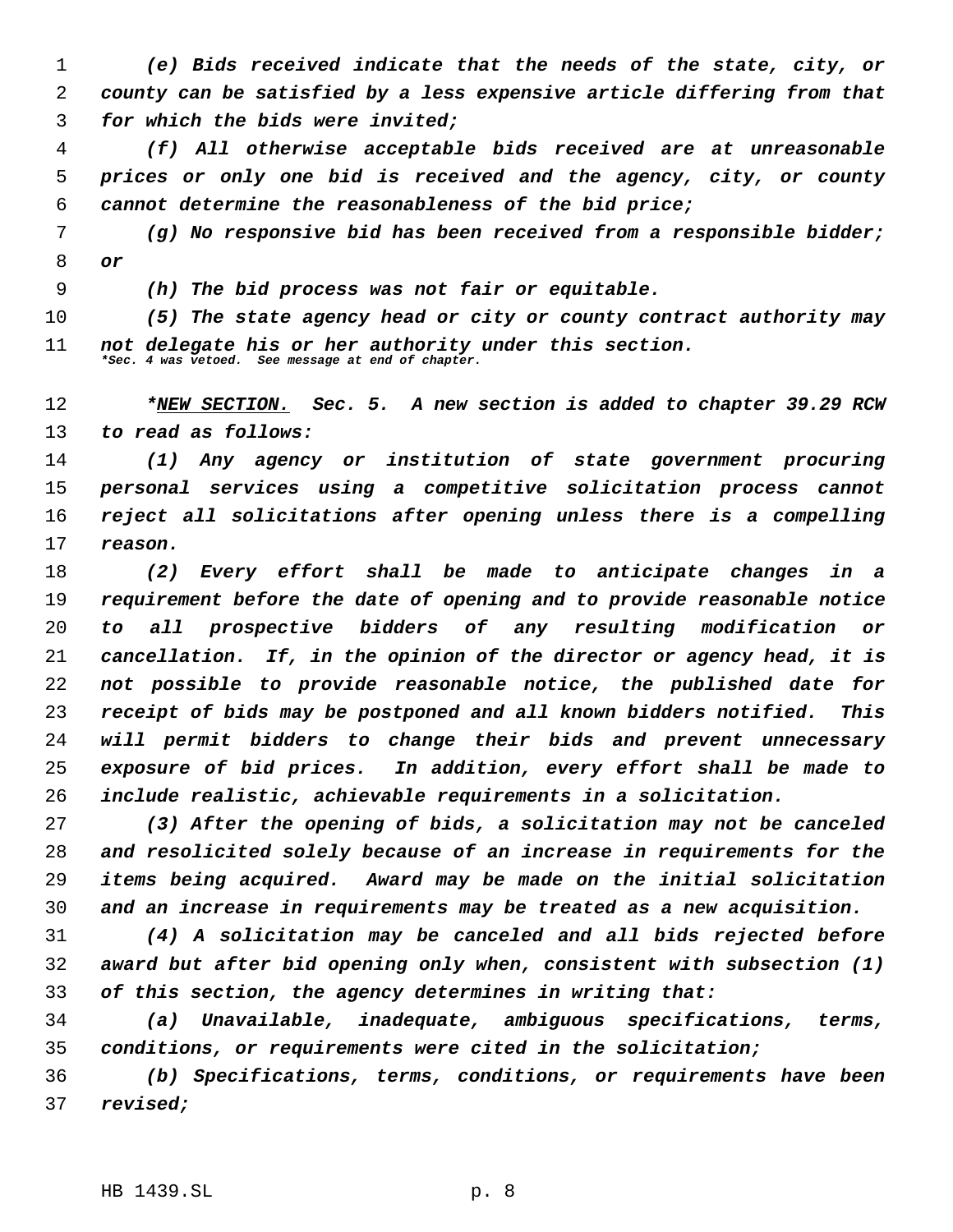*(c) The services being contracted for are no longer required;*

 *(d) The solicitation did not provide for consideration of all factors of cost to the agency;*

 *(e) Bids received indicate that the needs of the agency can be satisfied by a less expensive article differing from that for which the bids were invited;*

 *(f) All otherwise acceptable bids received are at unreasonable prices or only one bid is received and the agency cannot determine the reasonableness of the bid price;*

 *(g) No responsive bid has been received from a responsible bidder; or*

*(h) The bid process was not fair or equitable.*

 *(5) The agency head may not delegate his or her authority under this section.*

*\*Sec. 5 was vetoed. See message at end of chapter.*

 *\*NEW SECTION. Sec. 6. A new section is added to chapter 43.105 RCW to read as follows:*

 *(1) The board, or other agencies and institutions of state government the board delegates authority to, when purchasing, leasing, renting, or otherwise acquiring, disposing of, or maintaining equipment, proprietary software, or purchased services using a competitive bidding process cannot reject all bids and cancel the solicitation after the bid opening unless there is a compelling reason.*

 *(2) Every effort shall be made to anticipate changes in a requirement before the date of opening and to provide reasonable notice to all prospective bidders of any resulting modification or cancellation. If, in the opinion of the director or purchasing agency head, it is not possible to provide reasonable notice, the published date for receipt of bids may be postponed and all known bidders notified. This will permit bidders to change their bids and prevent unnecessary exposure of bid prices. In addition, every effort shall be made to include realistic, achievable requirements in a solicitation.*

 *(3) After the opening of bids, a solicitation may not be canceled and resolicited solely because of an increase in requirements for the items being acquired. Award may be made on the initial solicitation and an increase in requirements may be treated as a new acquisition. (4) A solicitation may be canceled and all bids rejected before*

p. 9 HB 1439.SL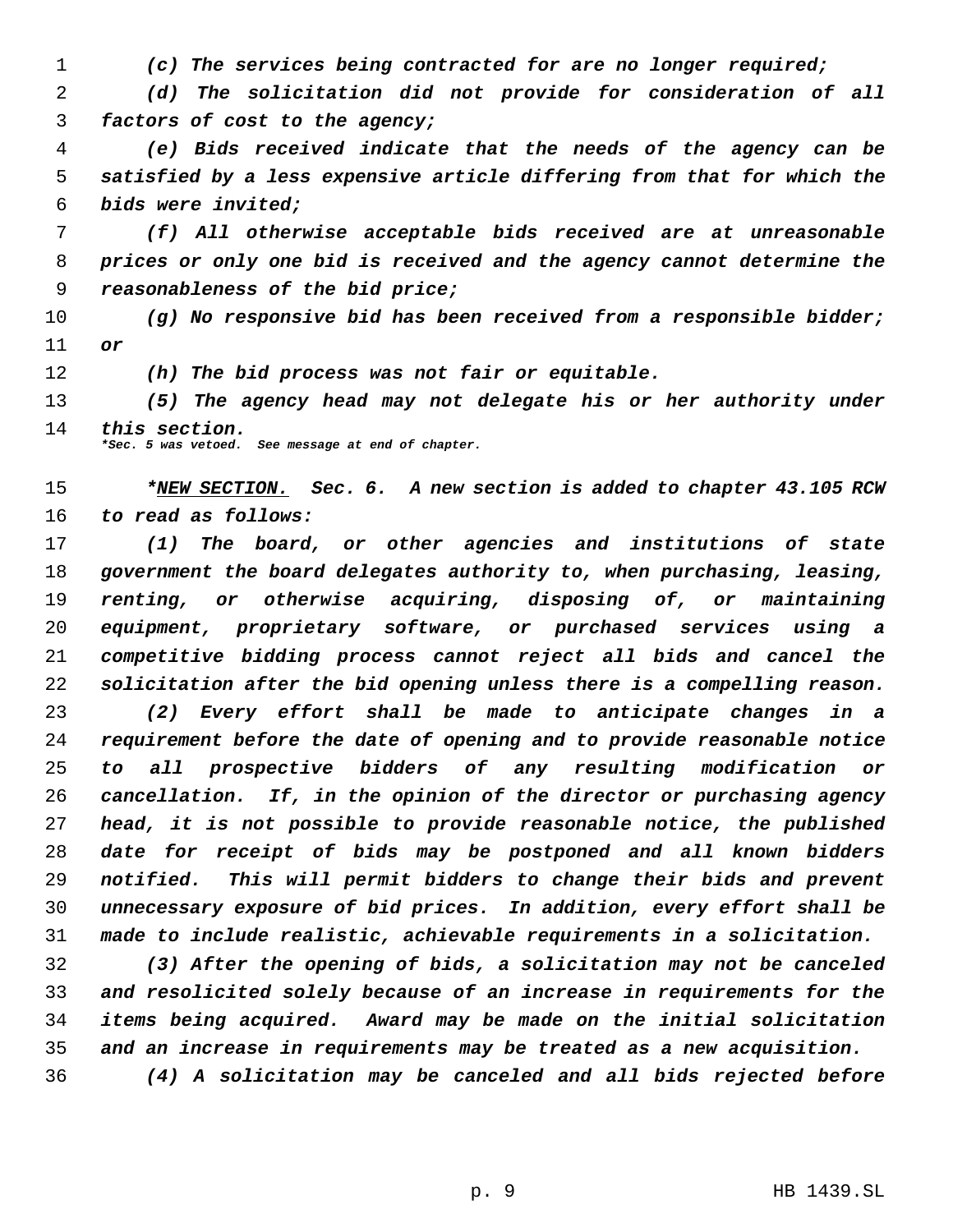*award but after bid opening only when, consistent with subsection (1) of this section, the board or purchasing agency, determines in writing* 3 *that: (a) Unavailable, inadequate, ambiguous specifications, terms, conditions, or requirements were cited in the solicitation; (b) Specifications, terms, conditions, or requirements have been revised; (c) The supplies or services being contracted for are no longer required; (d) The solicitation did not provide for consideration of all factors of cost to the board or agency; (e) Bids received indicate that the needs of the board or agency can be satisfied by a less expensive article differing from that for*

14 *which the bids were invited;*

15 *(f) All otherwise acceptable bids received are at unreasonable* 16 *prices or only one bid is received and the board or agency cannot* 17 *determine the reasonableness of the bid price;*

18 *(g) No responsive bid has been received from a responsible bidder;* 19 *or*

20 *(h) The bid process was not fair or equitable.*

21 *(5) The agency head may not delegate his or her authority under* 22 *this section.*

*\*Sec. 6 was vetoed. See message at end of chapter.*

Passed by the House March 6, 2006.

Passed by the Senate March 3, 2006.

Approved by the Governor March 31, 2006, with the exception of certain items that were vetoed.

Filed in Office of Secretary of State March 31, 2006.

Note: Governor's explanation of partial veto is as follows:

"I am returning, without my approval as to Sections 4, 5 and 6, House Bill No. 1439 entitled:

"AN ACT Relating to electronic and web-based bidding."

The Department of General Administration (Department) generally awards contracts through a competitive, formal, sealed bid process. Under House Bill No. 1439 the Department would be allowed to receive bids electronically or through the web. This is a step in the right direction. I support changes that will make the existing, complicated procurement process easier to manage and use.

However, Sections 4, 5, and 6 of the bill restrict cancellation of the bidding process and re-bidding on public works, personal service, and information technology related contracts. This bill takes cancellation language related to purchased goods and services contract bidding procedures and tries to apply it to other types of contracts, like public works contracts. Yet, there are significant differences between these contracting procedures. While the sealed bid process for purchased goods and services contracts focuses